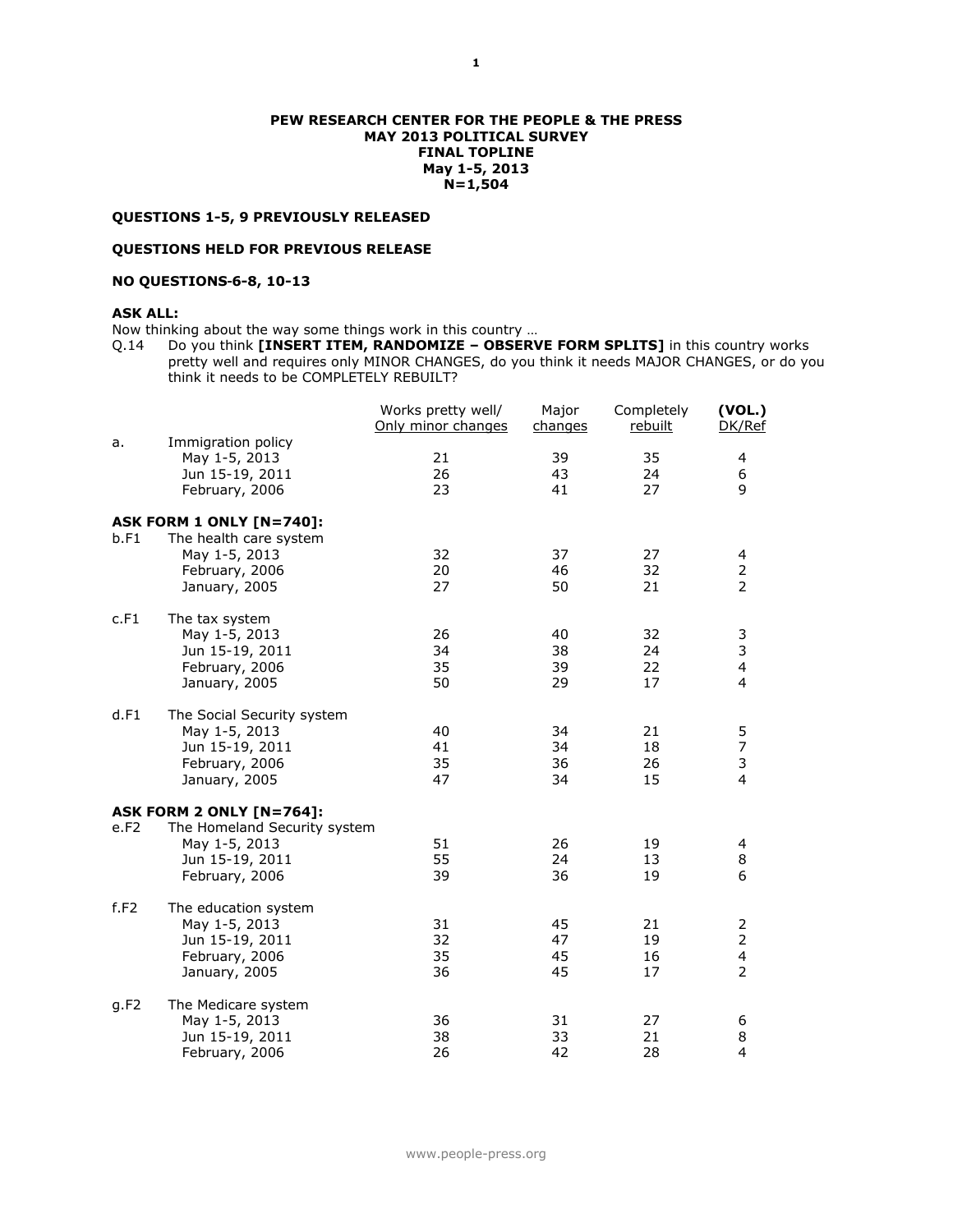# **NO QUESTIONS 15-16, 21-24**

### **QUESTIONS 17c, 18-20, PREVIOUSLY RELEASED**

### **QUESTIONS 17a,b HELD FOR PREVIOUS RELEASE**

## **ASK ALL:**

On another subject ...<br>Q.25 Which comes Which comes closer to your view about how to handle immigrants who are now living in the U.S. illegally? **[READ AND RANDOMIZE]**

## **ASK IF ALLOWED TO STAY IN THE COUNTRY (Q.25=2) [N=1,093]:**

Q.26 And do you think immigrants who are in the U.S. illegally and meet the requirements should **[READ AND RANDOMIZE]**

| May 1-5<br>2013<br>25 | They should not be allowed to stay in the country legally<br>There should be a way for those who meet certain requirements | Mar 13-17<br>2013<br>27 |
|-----------------------|----------------------------------------------------------------------------------------------------------------------------|-------------------------|
| 73                    | to stay in the country legally                                                                                             | 71                      |
| 44                    | Be able to apply for U.S. citizenship                                                                                      | 43                      |
| 25                    | Be able to apply for permanent residency, but not U.S. citizenship                                                         | 24                      |
| 4                     | Don't know/Refused (VOL.)                                                                                                  | $\overline{4}$          |
| 3                     | Don't know/Refused (VOL.)                                                                                                  |                         |

**ASK ALL:**<br>Q.27 Sh Should LEGAL immigration into the United States be kept at its present level, increased or decreased?

| May 1-5 |                           | Mar  |
|---------|---------------------------|------|
| 2013    |                           | 2006 |
| -31     | Kept at present level     | 37   |
| 25      | Increased                 | 17   |
| 36      | Decreased                 | 40   |
| 8       | Don't know/Refused (VOL.) | 6    |

### **CBS/NEW YORK TIMES TREND FOR COMPARISON:**

|                        | Kept at       |           |           | (VOL.) |
|------------------------|---------------|-----------|-----------|--------|
|                        | present level | Increased | Decreased | DK/Ref |
| April 24-28, 2013      | 35            | 25        | 31        | 8      |
| Sept 10-15, 2011       | 36            | 19        | 38        |        |
| April 28-May 2, 2010   | 44            | 17        | 31        | 8      |
| April 5-12, 2010       | 35            | 16        | 41        | 8      |
| July 7-14, 2008        | 38            | 23        | 32        |        |
| May 18-23, 2007        | 39            | 20        | 35        | 6      |
| March 7-11, 2007       | 30            | 18        | 48        | 4      |
| May 4-8, 2006          | 39            | 22        | 34        | 5      |
| April 6-9, 2006        | 33            | 16        | 45        | 6      |
| October 3-5, 2005      | 30            | 11        | 51        | 8      |
| July 29-August 2, 2005 | 32            | 13        | 51        | 4      |
| January 12-15, 2004    | 34            | 16        | 45        | 5      |
| July 13-27, 2003       | 37            | 9         | 48        | 6      |
| December 7-10, 2001    | 29            | 9         | 59        | 3      |
| September 20-23, 2001  | 29            | 11        | 57        |        |
| September 13-14, 2001  | 29            | 10        | 53        | 8      |
| October 23-27, 1996    | 35            | 8         | 50        | 7      |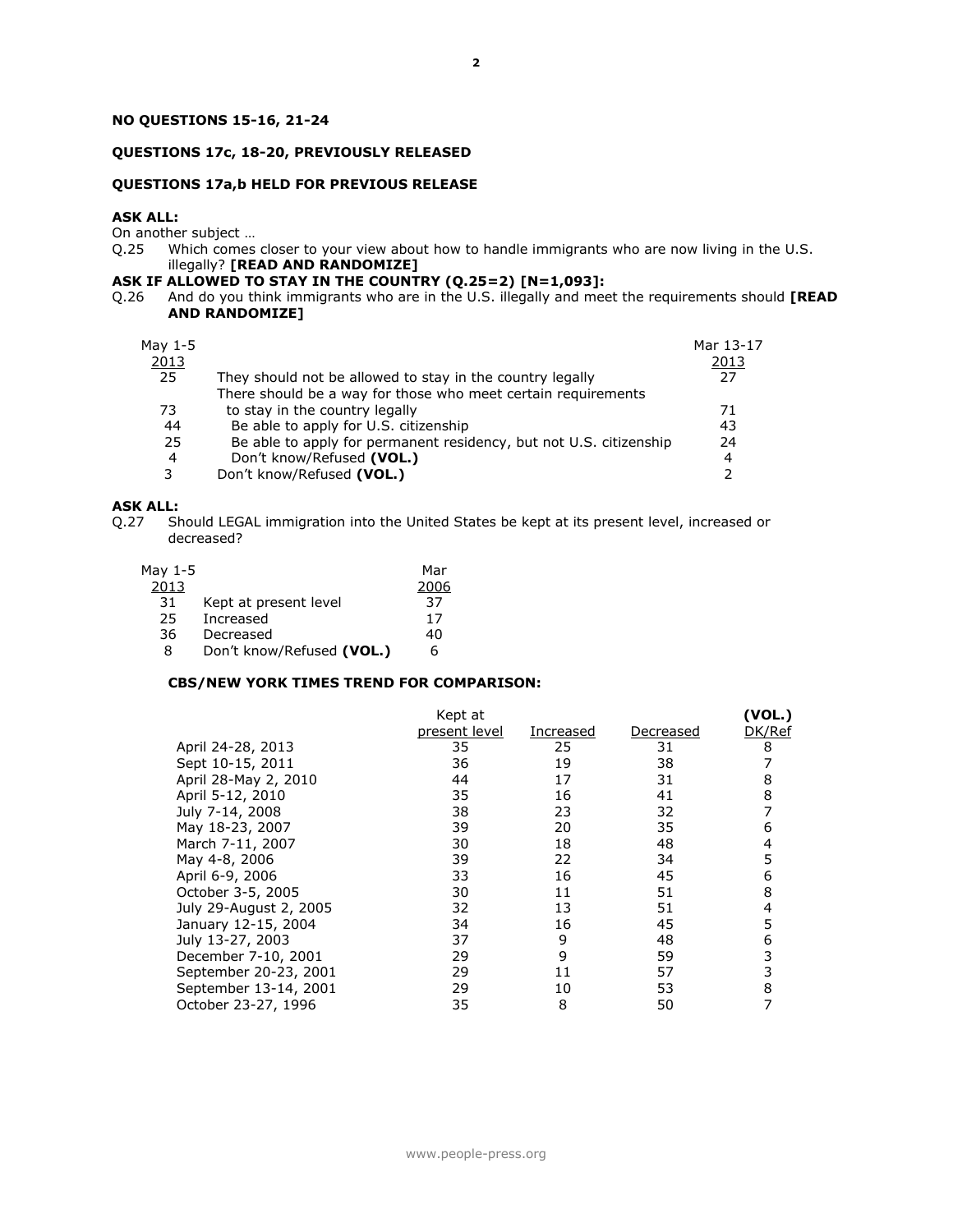### **NO QUESTION 28**

### **ASK ALL:**

Q.29 When it comes to reducing illegal immigration at U.S. borders, do you think there is a lot more the government can do, somewhat more, not much more, or nothing more that can be done?

May 1-5

- 2013
- 53 A lot
- 30 Somewhat<br>8 Not much
- 8 Not much<br>5 Nothing
- 5 Nothing<br>4 Don't kr
- 4 Don't know/Refused **(VOL.)**

### **ASK ALL:**

Q.30 In your own view, do you feel that giving people who came to the U.S. illegally a way to gain legal status is like rewarding them for doing something wrong, or don't you think of it this way?

May 1-5

- $\frac{2013}{37}$ 37 Like rewarding them for doing something wrong<br>56 Don't think of it this way
- Don't think of it this way
- 7 Don't know/Refused **(VOL.)**

### **NO QUESTIONS 31-35, 39, 43-45, 54-55, 64-68, 73-74, 76-77, 81-83**

### **QUESTIONS 36-38, 40-42, 46-53, 56-63, 69-72, 75, 78-80, 84 HELD FOR FUTURE RELEASE**

### **ASK ALL:**

PARTY In politics TODAY, do you consider yourself a Republican, Democrat, or independent? **ASK IF INDEP/NO PREF/OTHER/DK/REF (PARTY=3,4,5,9):**

PARTYLN As of today do you lean more to the Republican Party or more to the Democratic Party?

|                      |            |          |                        | (VOL.)<br>No            | (VOL.)<br>Other | (VOL.)         | Lean | Lean |
|----------------------|------------|----------|------------------------|-------------------------|-----------------|----------------|------|------|
|                      | Republican | Democrat | Independent preference |                         | party           | DK/Ref         | Rep  | Dem  |
| May 1-5, 2013        | 25         | 32       | 37                     | 2                       | 1               | 3              | 14   | 16   |
| Mar 13-17, 2013      | 26         | 33       | 34                     | 3                       | 1               | 3              | 14   | 15   |
| Feb.13-18, 2013      | 22         | 32       | 41                     | $\overline{2}$          | $\ast$          | $\overline{2}$ | 15   | 19   |
| Jan 9-13, 2013       | 25         | 32       | 38                     | $\overline{2}$          | $\ast$          | $\overline{2}$ | 15   | 16   |
| Dec 17-19, 2012      | 21         | 32       | 38                     | 4                       | $\ast$          | $\overline{4}$ | 15   | 14   |
| Dec 5-9, 2012        | 23         | 33       | 38                     | $\frac{3}{3}$           | 1               | 2              | 14   | 19   |
| Oct 31-Nov 3, 2012   | 26         | 34       | 34                     |                         | 1               | 3              | 13   | 16   |
| Oct 24-28, 2012      | 28         | 33       | 33                     | $\overline{\mathbf{4}}$ | $\ast$          | $\overline{2}$ | 12   | 16   |
| Oct 4-7, 2012        | 27         | 31       | 36                     | 3                       | 1               | 3              | 15   | 15   |
| Sep 12-16, 2012      | 24         | 35       | 36                     | $\overline{2}$          | $\ast$          | $\overline{2}$ | 14   | 16   |
| Jul 16-26, 2012      | 22         | 33       | 38                     | 4                       | $\ast$          | 3              | 14   | 15   |
| Jun 28-Jul 9, 2012   | 24         | 33       | 37                     | 3                       | $\ast$          | 3              | 15   | 17   |
| Jun 7-17, 2012       | 24         | 33       | 39                     | $\overline{2}$          | $\ast$          | $\overline{2}$ | 17   | 17   |
| May 9-Jun 3, 2012    | 24         | 32       | 36                     | $\overline{4}$          | $\ast$          | $\overline{4}$ | 13   | 14   |
| Apr 4-15, 2012       | 24         | 31       | 39                     | 3                       | $\ast$          | $\overline{2}$ | 15   | 15   |
| <b>Yearly Totals</b> |            |          |                        |                         |                 |                |      |      |
| 2012                 | 24.7       | 32.6     | 36.4                   | 3.1                     | .5              | 2.7            | 14.4 | 16.1 |
| 2011                 | 24.3       | 32.3     | 37.4                   | 3.1                     | .4              | 2.5            | 15.7 | 15.6 |
| 2010                 | 25.2       | 32.7     | 35.2                   | 3.6                     | .4              | 2.8            | 14.5 | 14.1 |
| 2009                 | 23.9       | 34.4     | 35.1                   | 3.4                     | .4              | 2.8            | 13.1 | 15.7 |
| 2008                 | 25.7       | 36.0     | 31.5                   | 3.6                     | .3              | 3.0            | 10.6 | 15.2 |
| 2007                 | 25.3       | 32.9     | 34.1                   | 4.3                     | .4              | 2.9            | 10.9 | 17.0 |
| 2006                 | 27.8       | 33.1     | 30.9                   | 4.4                     | .3              | 3.4            | 10.5 | 15.1 |
| 2005                 | 29.3       | 32.8     | 30.2                   | 4.5                     | .3              | 2.8            | 10.3 | 14.9 |
| 2004                 | 30.0       | 33.5     | 29.5                   | 3.8                     | .4              | 3.0            | 11.7 | 13.4 |
| 2003                 | 30.3       | 31.5     | 30.5                   | 4.8                     | .5              | 2.5            | 12.0 | 12.6 |